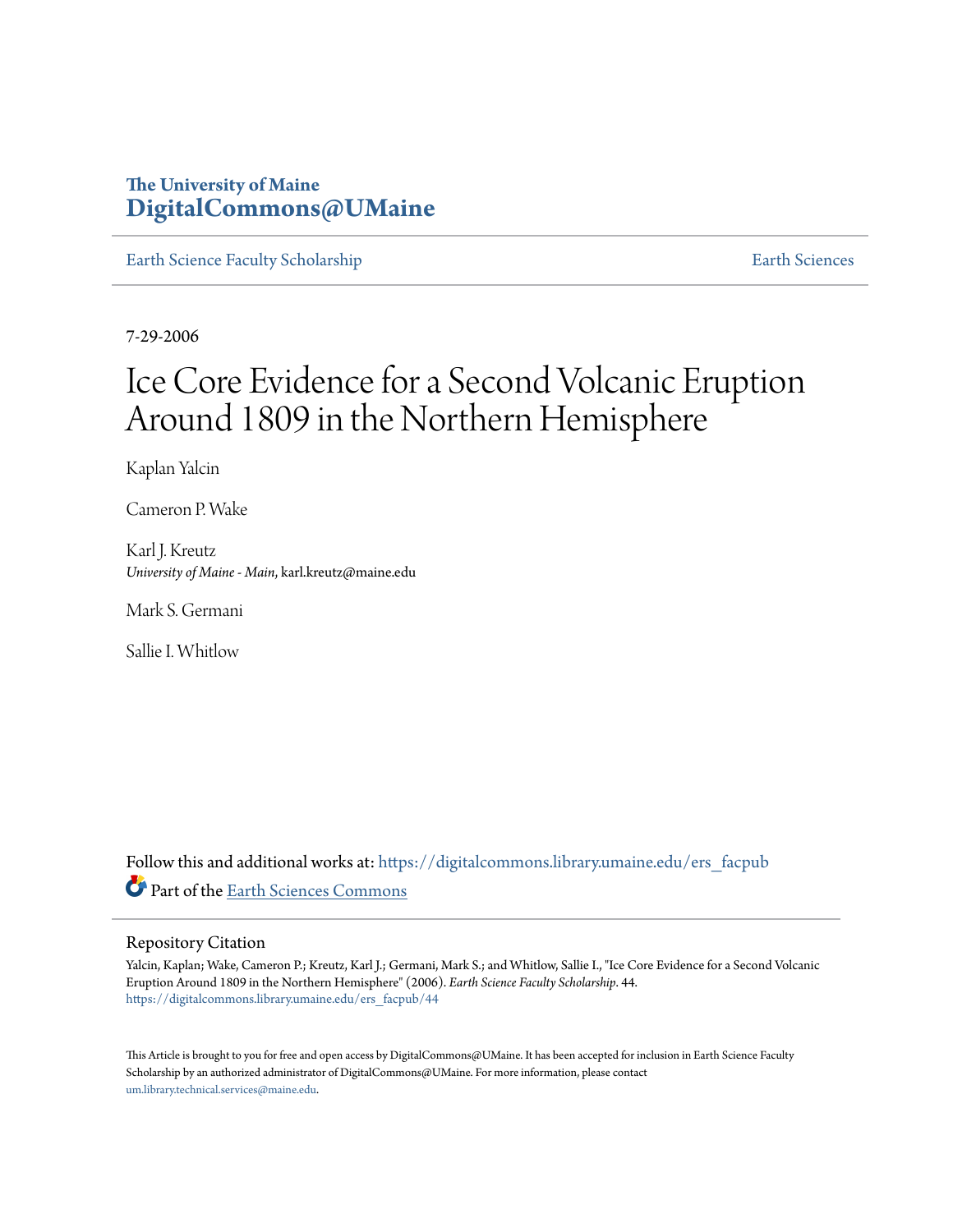## Ice core evidence for a second volcanic eruption around 1809 in the Northern Hemisphere

Kaplan Yalcin,<sup>1,2</sup> Cameron P. Wake,<sup>1</sup> Karl J. Kreutz,<sup>3</sup> Mark S. Germani,<sup>4</sup> and Sallie I. Whitlow<sup>1</sup>

Received 9 February 2006; revised 10 April 2006; accepted 14 June 2006; published 29 July 2006.

[1] A volcanic signal observed in ice cores from both polar regions six years prior to Tambora is attributed to an unknown tropical eruption in 1809. Recovery of dacitic tephra from the 1809 horizon in a Yukon ice core (Eclipse) that is chemically distinct from andesitic 1809 tephra found in Antarctic ice cores indicates a second eruption in the Northern Hemisphere at this time. Together with the similar magnitude and timing of the 1809 volcanic signal in the Arctic and Antarctic, this could suggest a large tropical eruption produced the sulfate and Antarctic tephra and a minor Northern Hemisphere eruption produced the Eclipse tephra. Nonetheless, the possibility that there were coincidental eruptions of similar magnitude in both hemispheres, rather than a single tropical eruption, should not be discounted. Correctly attributing the source of the 1809 volcanic signal has important implications for modeling the magnitude and latitudinal distribution of volcanic radiative forcing. Citation: Yalcin, K., C. P. Wake, K. J. Kreutz, M. S. Germani, and S. I. Whitlow (2006), Ice core evidence for a second volcanic eruption around 1809 in the Northern Hemisphere, Geophys. Res. Lett., 33, L14706, doi:10.1029/2006GL026013.

#### 1. Introduction

[2] Explosive volcanic eruptions in the tropical latitudes can perturb climate on a global scale; unfortunately an incomplete record of volcanism complicates investigations of the influence of such eruptions on past climate. Large eruptions of global influence may have gone unnoticed as recently as the 1809 eruption known only in ice core records from Greenland [Cole-Dai et al., 1991; Zielinski, 1995; Langway et al., 1995; Clausen et al., 1997; Kohno and Fujii, 2002] and Antarctica [Legrand and Delmas, 1987; Cole-Dai et al., 1991, 1997, 2000; Moore et al., 1991; Delmas et al., 1992; Langway et al., 1995; Stenni et al., 1999; Palmer et al., 2002]. Assuming a tropical source of the eruption, Zielinski [1995] calculated a stratospheric  $H_2SO_4$  loading of 34 to 68  $\times$  10<sup>12</sup> g and an optical depth of 0.11 to 0.28 from the GISP2 ice core, placing the 1809 eruption among the largest of the last few centuries.

A latitude between  $20^{\circ}$  N and  $10^{\circ}$  S and an eruption column height of at least 25 km (Volcanic Explosivity Index (VEI) 5 or greater) are requirements for a volcanic signal to be seen in both Greenland and Antarctica [Kohno and Fujii, 2002]. However, no eruption with a  $VEI > 3$  is reported in the historical volcanism record between 1801 and 1812 [Simkin and Siebert, 1994].

[3] Analysis of tephra associated with volcanic  $SO_4^{2-}$ peaks in ice cores can provide information on the source volcano responsible for an eruption. Tephra associated with the 1809  $S\dot{O}_4^{2-}$  peak has been found in ice cores from South Pole [Palais et al., 1990] and Dome C, Antarctica (De Angelis et al. [1985]; reinterpreted to be from the 1809 horizon by *Legrand and Delmas* [1987]) (Figure 1). Palais et al. [1990] suggested the source of the tephra found in the South Pole and Dome C ice cores was Cosiguina, Nicaragua, based on the similar chemical compositions of the Antarctic 1809 tephra and Cosiguina 1835 eruption products and a March 1809 eruption date for Cosiguina [Simkin and Siebert, 1994]. However, recent work on Cosiguina has not uncovered any geologic evidence for an eruption around 1809 [Scott et al., 2006] and the 1809 eruption date for Cosiguina is now regarded as spurious (S. Self, personal communication, 2004).

[4] In this paper we present evidence for a second eruption in the Northern Hemisphere in 1809 using tephra found in an ice core from Eclipse Icefield. The  $SO_4^{2-}$ contribution from this eruption to the 1809 volcanic signal in circum-Arctic ice cores is examined to assess the significance of this eruption. We conclude by discussing the



Figure 1. Location of the Eclipse, Dome C, and South Pole ice cores.

<sup>&</sup>lt;sup>1</sup>Climate Change Research Center, Institute for the Study of Earth, Oceans, and Space University of New Hampshire, Durham, New Hampshire, USA. <sup>2</sup>

<sup>&</sup>lt;sup>2</sup>Now at Department of Geosciences, Oregon State University, Corvallis, Oregon, USA.

<sup>&</sup>lt;sup>3</sup>Climate Change Institute and Department of Earth Sciences, University of Maine, Orono, Maine, USA. <sup>4</sup>

<sup>&</sup>lt;sup>4</sup>MicroMaterials Research, Inc., Burr Ridge, Illinois, USA.

Copyright 2006 by the American Geophysical Union. 0094-8276/06/2006GL026013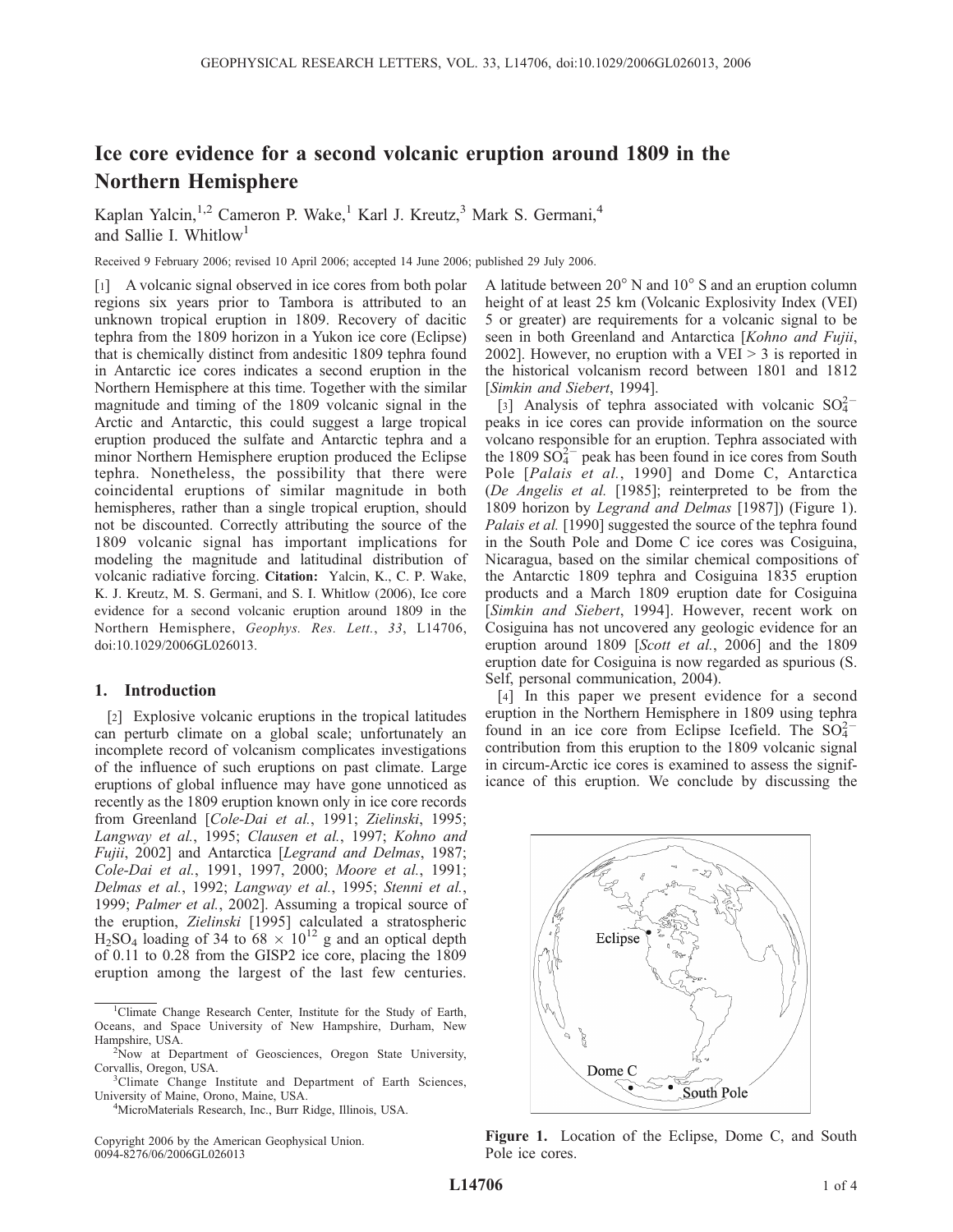

**Figure 2.** The  $\delta D$  (top) and non-sea-salt  $SO_4^2$  (bottom) records from the Eclipse ice core for the period 1780 to 1820. Possible sources of volcanic  $SO_4^2$  signals are indicated.

implications of these results in attributing the source of the 1809 volcanic signal.

### 2. Collection and Analysis of 1809 Tephra From the Eclipse Ice Core

[5] The strongest evidence for a tropical location of the unknown 1809 eruption would come from identification of volcanic glass shards of similar composition associated with the 1809 horizon in both Arctic and Antarctic ice cores. However, no analyses of 1809 tephra have been previously reported from Arctic ice cores (including Greenland). Here we present the major oxide composition of tephra found in the 1809 horizon in a 345 m ice core from Eclipse Icefield (Yukon) drilled in 2002 [Yalcin et al., 2006]. This core was analyzed as described for the 1996 Eclipse ice core [Yalcin et al., 2003] and the 1809 horizon dated by annual layer counting with age control provided by identification of the Laki 1783 and Tambora 1815 volcanic sulfate horizons (Figure 2). Tephra was collected by filtering core melt water through a 0.2-micron polycarbonate membrane (no tephra layer was visible in the core). Individual particles greater than four micrometers with glass shard morphology were analyzed for major oxide composition using a Hitachi S-570 scanning electron microscope.

[6] Tephra from the 1809 horizon in the Eclipse ice core has a chemical composition that is distinctly different from 1809 tephra found in the South Pole and Dome C ice cores (Table 1). Following the total alkali-silica classification scheme [LeBas et al., 1986], tephra from the South Pole and Dome C ice cores is andesitic to trachyandesitic, while the Eclipse tephra is trachytic in composition (Figure 3). A Student's t-test can be used to evaluate the significance of the



Figure 3. Chemical classification of 1809 ice core tephras using a total alkali (Na<sub>2</sub>O + K<sub>2</sub>O) versus silica variation diagram. Error bars represent the 95% confidence interval estimated from the standard error and observed mean of each tephra set.

compositional differences between the Eclipse, South Pole, and Dome C tephras [Keenan, 2003]. The t-test can only be applied for those constituents whose mean divided by standard deviation is greater than 2.5 in both data sets to be compared so that the assumption of a normal distribution is satisfied. For constituents satisfying this assumption, the difference between the Eclipse/South Pole tephras and Eclipse/Dome C tephras is significant at the 99.9% confidence level, except for  $\text{Al}_2\text{O}_3$  (Table 2). Conversely, the t-test detects no significant difference between the South Pole and Dome C tephras, except for  $TiO<sub>2</sub>$  at the 90% confidence level. These results demonstrate that the South Pole and Dome C tephras are from the same volcano while the Eclipse tephra is from a different volcano, implying a second eruption around 1809 as the source of the Eclipse tephra.

[7] All identified tephras from the Eclipse ice cores are from high northern latitude volcanoes (Alaska, Kamchatka, or Iceland [Yalcin et al., 2003]). The only volcano in the region known to have been active around 1809 is Bogoslof in the Aleutians, but its products range from basaltic to andesitic in composition [*Miller et al.*, 1998]. Though no eruption is reported around 1809, Aniakchak, Shishaldin, and Okmok volcanoes in Alaska erupt material similar in composition to the Eclipse 1809 tephra [*Miller et al.*, 1998], as do some Kamchatkan volcanoes. Although identifying the volcano which produced the Eclipse 1809 tephra is not possible with the available data, the most likely source is a high northern latitude eruption that had a negligible global climate impact.

### 3. Magnitude of the 1809 Signal From Sulfate Flux Calculations

[8] The eruption responsible for the 1809 tephra at Eclipse, depending on its magnitude, may or may not be a

Table 1. Major Oxide Composition of 1809 Ice Core Tephras<sup>a</sup>

| Sample       | SiO <sub>2</sub>                                                                                               | TiO2 | $Al_2O_3$ | FeO | MgO | CaO | Na <sub>2</sub> O | K <sub>2</sub> O | Reference                                                                                                                                |
|--------------|----------------------------------------------------------------------------------------------------------------|------|-----------|-----|-----|-----|-------------------|------------------|------------------------------------------------------------------------------------------------------------------------------------------|
| 1809 Eclipse | 64.86 (1.10) 1.15 (0.20) 16.13 (0.66) 3.84 (0.71) 1.12 (0.49) 3.56 (0.73) 6.64 (0.77) 2.70 (0.26) 10 this work |      |           |     |     |     |                   |                  |                                                                                                                                          |
|              |                                                                                                                |      |           |     |     |     |                   |                  | 1809 South Pole 60.28 (1.41) 0.84 (0.16) 15.80 (1.77) 7.91 (1.86) 2.35 (0.93) 5.45 (0.92) 4.26 (0.75) 3.11 (1.38) 8 Palais et al. [1990] |
| 1809 Dome C  |                                                                                                                |      |           |     |     |     |                   |                  | 59.44 (1.63) 0.67 (0.24) 16.43 (0.51) 9.00 (0.72) 2.83 (0.73) 5.44 (0.82) 4.14 (0.52) 2.05 (0.40) 13 De Angelis et al. [1985]            |

<sup>a</sup>Compositions given as weight %, recalculated to a sum of 100%, where n is the number of individual tephra particles analyzed. Values are means for the specified number of particles, with the standard deviation in parentheses.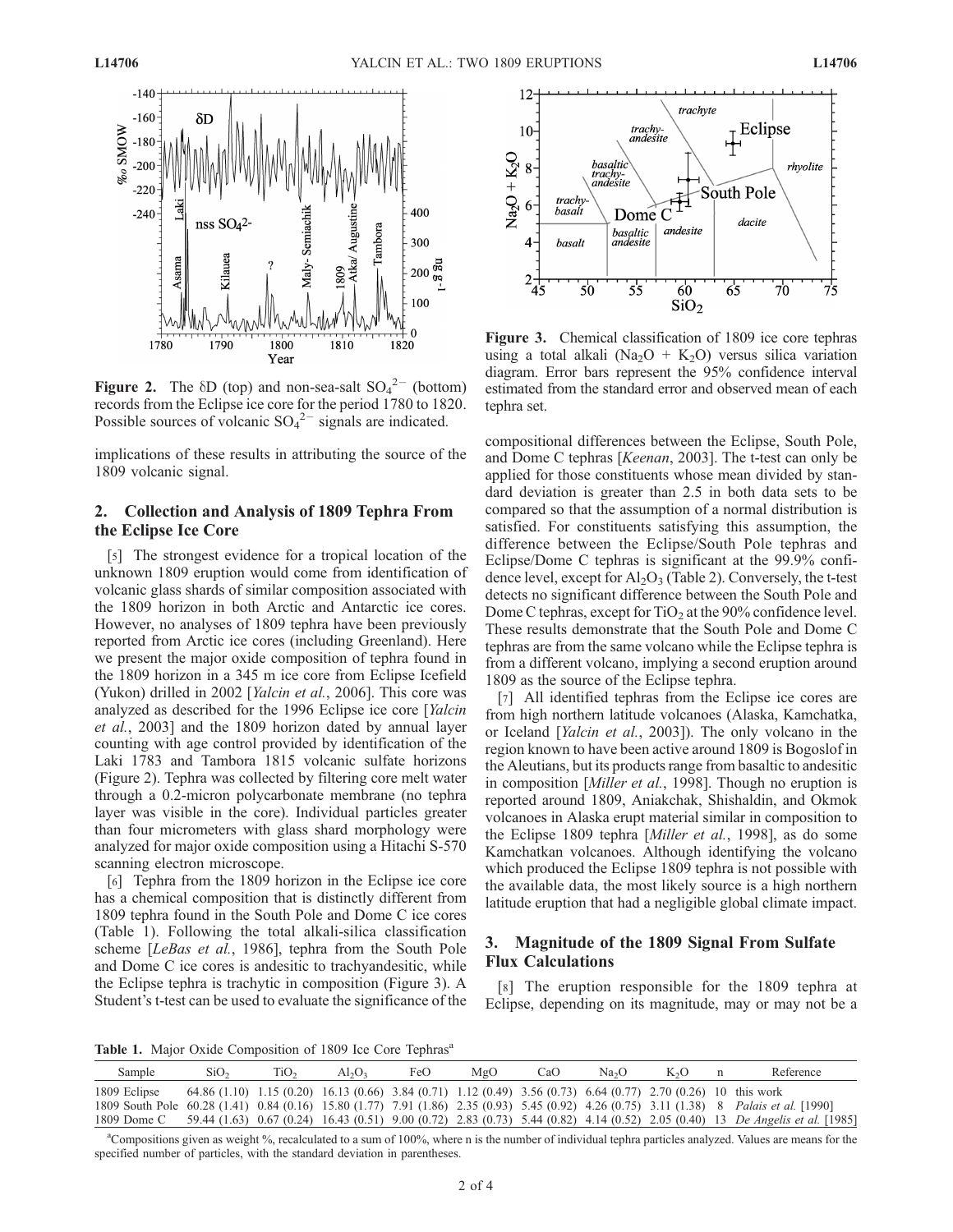Table 2. Calculated t Statistics and Significance Levels for Comparisons of 1809 Ice Core Tephras<sup>a</sup>

| Sample Sets                |    | SiO <sub>2</sub> | TiO <sub>2</sub> | $\mathrm{Al}_2\mathrm{O}_3$ | FeO   | MgO  | CaO   | Na <sub>2</sub> O | $K_2O$ |
|----------------------------|----|------------------|------------------|-----------------------------|-------|------|-------|-------------------|--------|
| Eclipse 1809 - SP1809      | 16 | 7.51             | 3.64             | 0.50                        | 5.87  | n.a. | 4.74  | 6.62              | n.a.   |
| Probability $\leq$         |    | 0.001            | 0.01             |                             | 0.001 |      | 0.001 | 0.001             |        |
| Eclipse 1809 - Dome C 1809 |    | 9.48             | 5.21             | 1.17                        | 17.18 | n.a. | 5.80  | 8.80              | 4.74   |
| Probability $\leq$         |    | 0.001            | 0.001            |                             | 0.001 |      | 0.001 | 0.001             | 0.001  |
| SP 1809 - Dome C 1809      | 19 | 1.24             | 1.91             | 0.98                        | l.59  | 24   | 0.02  | 0.39              | n.a.   |
| Probability $\leq$         |    |                  | 0.1              |                             |       |      |       |                   |        |

<sup>a</sup>Where df indicates the degrees of freedom and n.a. denotes that the assumption of normal distribution is not satisfied. Probability levels are the chance the sample sets would have observed values so different if they were from the same population.

significant contributor to the 1809 volcanic  $SO_4^{2-}$  signal in Arctic ice cores. We investigated this by calculating the  $SO_4^{2-}$  flux for the 1809 eruption at Eclipse and compared our results to those calculated from other ice cores. To separate volcanic  $SO_4^{2-}$  from other  $SO_4^{2-}$  sources, we used an empirical orthogonal function (EOF) decomposition to describe the variance in the Eclipse glaciochemical data set. Applying EOF analysis to the suite of ions measured in the Eclipse ice core (excluding  $NH<sub>4</sub>$ ) reveals that EOF 5 is loaded solely with  $SO_4^{2-}$  and describes 5.3 % of the total variance in the dataset, but 20.3% of the variance in the  $SO_4^{2-}$  time series. Volcanic eruptions have been identified as the source of this  $SO_4^{2-}$  [*Yalcin et al.*, 2003]. Total  $SO_4^{2-}$ deposition, or flux, for the 1809 event was calculated as the product of the volcanic  $SO_4^{2-}$  concentration and the water equivalent length of the sample (corrected for layer thinning), summed for the samples containing fallout attributable to the event. For comparison with other ice core sites where different mass transfer mechanisms (wet and dry deposition, riming) may vary in importance, we calculated the volcanic  $SO_4^{2}$  flux ratio of the 1809 eruption relative to Tambora [Cole-Dai et al., 1997].

[9] The volcanic  $SO_4^{2-}$  flux from the unknown 1809 and Tambora eruptions at Eclipse was 3.69 and 7.08  $\mu$ g cm<sup>-2</sup>, respectively. The volcanic flux from the 1809 event at Eclipse, 54% of Tambora, is in good agreement with results from both Greenland  $(60-78%)$  and Antarctica  $(26-60%)$ (Table 3). This result suggests little additional  $SO_4^{2-}$  deposition at Eclipse from the eruption whose tephra we recovered, assuming the sulfate fallout in Greenland is from a tropical eruption. Because no tephrochronological evidence exists to link the 1809 fallout in Greenland ice cores to a tropical eruption, the high northern latitude eruption whose tephra we recovered at Eclipse could also be the source of the volcanic sulfate in Greenland.

#### 4. Implications of These Results

[10] The existence of a second eruption in the Northern Hemisphere around 1809 raises the possibility that the bipolar 1809 volcanic signal was the result of coincidental eruptions in the high latitudes of both hemispheres, rather than a tropical eruption that was dispersed to both hemispheres. There are three lines of evidence that suggest a tropical eruption affected both hemispheres in 1809. First, the 1809 signal has a similar magnitude in both hemispheres [Cole-Dai et al., 1991]. Second, there is a close match in the timing of the 1809 event in both Greenland and Antarctic cores [Cole-Dai et al., 1997]. Third, there is both instrumental [Chenoweth, 2001] and proxy [Crowley et al., 1997] evidence of short-term cooling in the tropics in 1809 and 1810. If these temperature anomalies are volcanic in origin, they suggest a tropical eruption because aerosols from even the largest high latitude eruptions do not reach the tropics.

[11] Our results demonstrate that there were at least two separate volcanic eruptions around 1809. If the Antarctic tephra is also from a high-latitude volcano (but in the Southern Hemisphere), a large tropical eruption is not needed to explain the bipolar volcanic signal. Instead, there could have been volcanic eruptions in the high latitudes of both hemispheres, similar in timing and magnitude, which produced the observed volcanic sulfate deposition in Greenland and Antarctica. This hypothesis could explain why a source volcano has not been identified. First, the eruptions would not need to be as large to account for the observed sulfate deposition if they occurred in the high latitudes. Second, the eruptions could have taken place in comparatively more remote regions at higher latitudes were they went unobserved or unreported.

[12] At present, the available data does not permit unequivocal distinction between these competing scenarios. However, the magnitude and latitudinal distribution of radiative forcing resulting from a large tropical eruption would be very different from that resulting from coincidental high latitude eruptions. For this reason, paleoclimate models for the early 1800's that assume a single 1809 eruption in the tropics and global dispersal may not be simulating the correct volcanic radiative forcing. The pos-

Table 3. Ice Core Volcanic Sulfate Fluxes (ug  $\text{cm}^{-2}$ ) From the 1809 Eruption Relative to Tambora<sup>a</sup>

| Site              | fV  | fТ   | fV/fT | Reference                   |  |  |  |  |
|-------------------|-----|------|-------|-----------------------------|--|--|--|--|
| Yukon             |     |      |       |                             |  |  |  |  |
| Eclipse           | 3.7 | 7.1  | 0.52  | this work                   |  |  |  |  |
| Greenland         |     |      |       |                             |  |  |  |  |
| Site T            | 2.8 | 4.7  | 0.60  | Cole-Dai et al. [1991]      |  |  |  |  |
| <b>GRIP</b>       | 2.5 | 3.5  | 0.71  | Clausen et al. [1997]       |  |  |  |  |
| GISP <sub>2</sub> | 2.8 | 3.6  | 0.78  | Zielinski [1995]            |  |  |  |  |
|                   |     |      |       |                             |  |  |  |  |
| Antarctica        |     |      |       |                             |  |  |  |  |
| Dome C            | 1.0 | 3.9  | 0.26  | Castellano et al. [2005]    |  |  |  |  |
| Plateau Remote    | 0.8 | 2.2  | 0.37  | Cole-Dai et al. [2000]      |  |  |  |  |
| Siple $(2)$       | 5.4 | 13.3 | 0.40  | Cole-Dai et al. [1997]      |  |  |  |  |
| Siple $(1)$       | 5.3 | 12.9 | 0.41  | Cole-Dai et al. [1991]      |  |  |  |  |
| South Pole (1)    | 3.0 | 7.2  | 0.41  | Delmas et al. [1992]        |  |  |  |  |
| Hercules Neve     | 0.7 | 17   | 0.45  | <i>Stenni et al.</i> [1999] |  |  |  |  |
| South Pole (2)    | 3.2 | 6.8  | 0.47  | Delmas et al. [1992]        |  |  |  |  |
| Law Dome          | 4.5 | 8.0  | 0.56  | Palmer et al. [2002]        |  |  |  |  |
| Dyer              | 5.4 | 9.0  | 0.60  | Cole-Dai et al. [1997]      |  |  |  |  |

<sup>a</sup>Where fV is the volcanic sulfate flux attributable to the 1809 eruption, fT is the flux from Tambora, and fV/fT is the flux ratio of the 1809 eruption to the Tambora eruption in the same core. For Siple and South Pole, multiple cores are available.